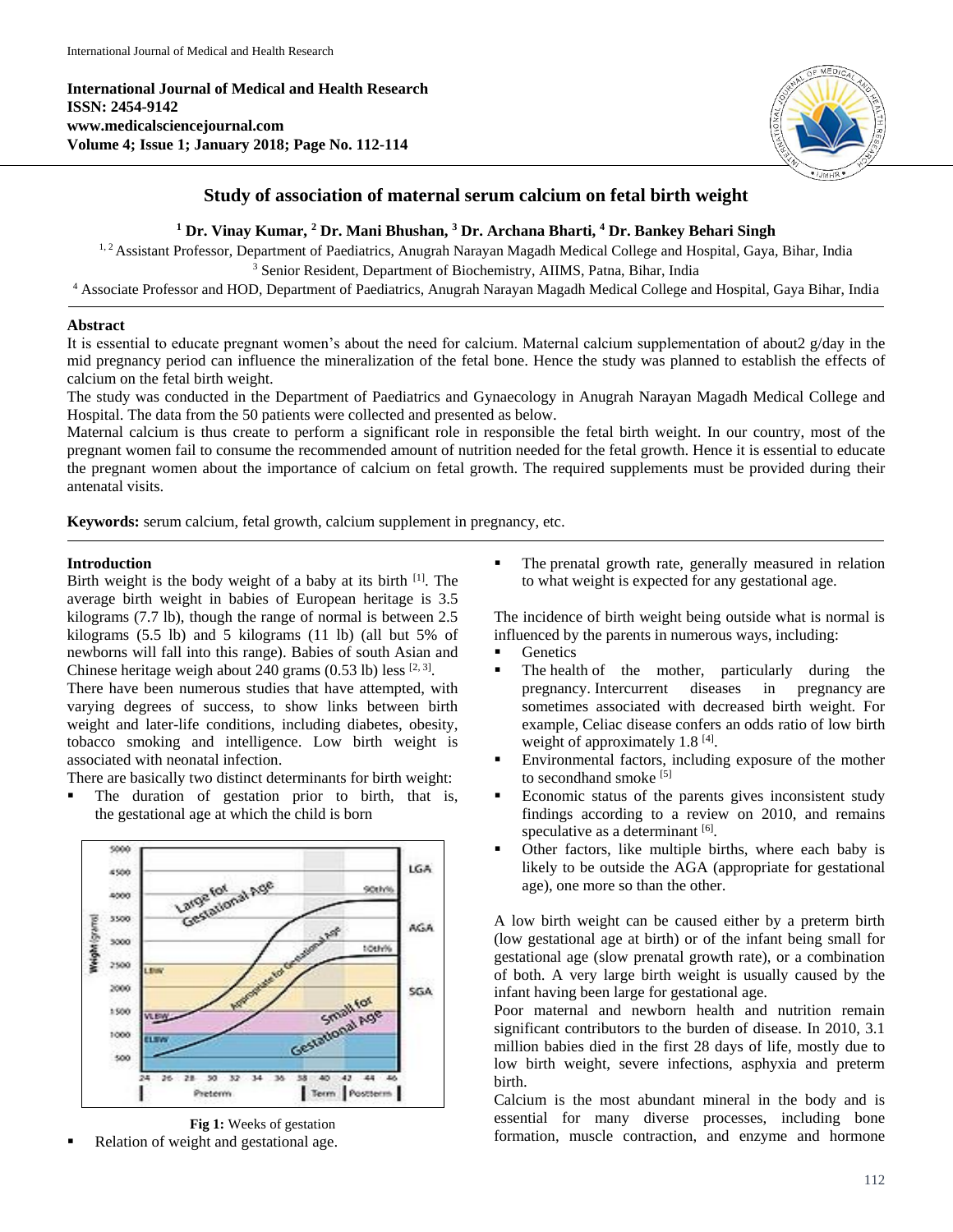functioning. Most of the body's calcium is found in the bones and teeth; approximately 1% is present in the intracellular structures, cell membrane and extracellular fluids. Calcium absorption increases during pregnancy and no additional intake is needed. A dietary intake of 1200 mg/day of calcium for pregnant women is recommended by WHO and the Food and Agriculture Organization of the United Nations (FAO). Inadequate consumption of this nutrient by pregnant women can lead to adverse effects in both the mother and the fetus, including osteopenia, tremor, paraesthesia, muscle cramping, tetanus, delayed fetal growth, low birth weight and poor fetal mineralization. Serum calcium concentrations are maintained within narrow limits in the body and thus have limited use for the assessment of calcium nutritional status at both the individual and the population levels. Calcium intake could be a useful indicator of status at the population level [7].

It is essential to educate pregnant womens about the need for calcium. Maternal calcium supplementation of about2 g/day in the mid pregnancy period can influence the mineralization of the fetal bone. Hence the study was planned to establishes the effects of calcium on the fetal birth weight.

#### **Methodology**

The study was conducted in the Department of Paediatrics and Gynaecology in Anugrah Narayan Magadh Medical College and Hospital. The data from the 50 patients were collected and presented as below. The approval of the institutional ethic committee had been taken before the study. All the patients were informed consent. The aim and the objective of the study is conveyed to all patients.

# **Results & Discussion**

In the current planned study the data from 50 patients were collected and presented as below. The serum calcium was estimated by routine laboratory testing. The foetal outcome was noted and the details are shown in below mentioned table. Bases in the variables like pregnant women's receiving Calcium supplement, Socio economic status, Gravida, Gestational period

| Condition               | <b>Set</b>          | <b>No. of Cases</b> | <b>Serum Calcium</b> | <b>Birth Weight</b> |
|-------------------------|---------------------|---------------------|----------------------|---------------------|
| Calcium Supplement      | Yes                 | 40                  | $9.12 \pm 0.6$       | $3.1 \pm 0.35$      |
|                         | N <sub>0</sub>      | 10                  | $8.5 \pm 0.5$        | $2.4 \pm 0.42$      |
| Gravida                 | Primary             | 12                  | $9.25 \pm 0.5$       | $2.9 \pm 0.5$       |
|                         | Multiple            | 48                  | $8.85 \pm 0.6$       | $2.7 \pm 0.4$       |
| Socio Economical Status | Lower               | 8                   | $8.78 \pm 0.7$       | $2.50 \pm 0.6$      |
|                         | Middle              | 30                  | $8.82 \pm 0.6$       | $2.75 \pm 0.3$      |
|                         | <b>Upper Middle</b> | 12                  | $9.05 \pm 0.4$       | $2.9 \pm 0.4$       |
| Gestational Age         | Premature           | 15                  | $8.4 \pm 0.62$       | $2.2 \pm 0.51$      |
|                         | Terminal            | 35                  | $9.23 \pm 0.53$      | $2.85 \pm 0.32$     |

**Table 1:** Serum Calcium Vs Birth Weight

From the results obtained, Table: 1 clearly shows that the serum calcium levels were normal in the group who took Ca2+ supplements regularly and the primi gravid group than the women not on calcium supplements and the multigravida group. They also delivered normal birth weight babies. Socioeconomic status was not found to be of much significance. It was also found that mothers with below normal calcium levels delivered preterm babies than the normal calciumgroup.

The three major sources of maternal calcium to maintain fetal bone growth are increased absorption ofintestinal calcium, reduced renal calcium excretion and calcium resorption from maternal skeleton [8] . Increased intestinal calcium absorption is an important compensatory mechanism for securingadditional calcium during pregnancy. It occurs along with increase in vitamin D concentrations (4–62%) in thethird trimester. Thus Ca2+homeostasis is maintained by the Ca2+sensing receptors that sense extracellular Ca2+levels and initiate parathyroid hormone and vitamin D levels  $[9]$ . In a study conducted, 15 women who electively terminated their pregnancy (8–10 weeks) showedincrease in bone resorption surfaces, cavities and reduced osteoids in their bone biopsy reports. These findingswere not present in biopsies done in non-pregnant controls, or in biopsies done at term for 13 women afterdelivery<sup>[10]</sup>.

Many studies have reported that urinary markers (deoxypyridinoline, pyridinoline, and hydroxyproline) of boneresorption (24-h collection) are increased during the midpregnancy. Serum markers of bone formation (osteocalcin, procollagen I carboxypeptides and bone-specific alkaline phosphatase) are usually decreasedduring mid pregnancy on comparing with the pre pregnancy values. Recent studies included dual-energy x-rayabsorptiometry (DEXA) for analyzing the bone status before conception and after delivery, the maternal lumbarspine bone density showed reduced values when preconception and 4 to 6 weeks post-partum readings werecompared [11-12]. Daily loss of calcium in breast milk ranges from 280–400 mg. Low calcium concentrations in milkhave been noticed in women with vitamin D deficiency and low calcium diet [13]. Rarely, a woman suffersfrom fragility fracture during pregnancy or in the post-partum period. Some women have excessive resorption ofcalcium which may contribute to fracture risk.These consequences may be due to preexisting low bonedensity or increased bone turnover.Calcium needs increase during pregnancy, mainly for fetal skeletal calcification. The maximum rate ofincrease occurs in the final trimester [9]. The placenta transports calcium actively to the fetus and maintainstotal and ionized calcium at about 1mg/dl above maternal calcium levels. From 28 to 40 weeks of gestation,fetal weight triples but calcium content quadruples due to increased bone mineral mass. Several studies havesuggested that very low maternal calcium intake may be a risk for low bone mass in neonates [11]. The lowserum calcium levels during pregnancy limits the fetal